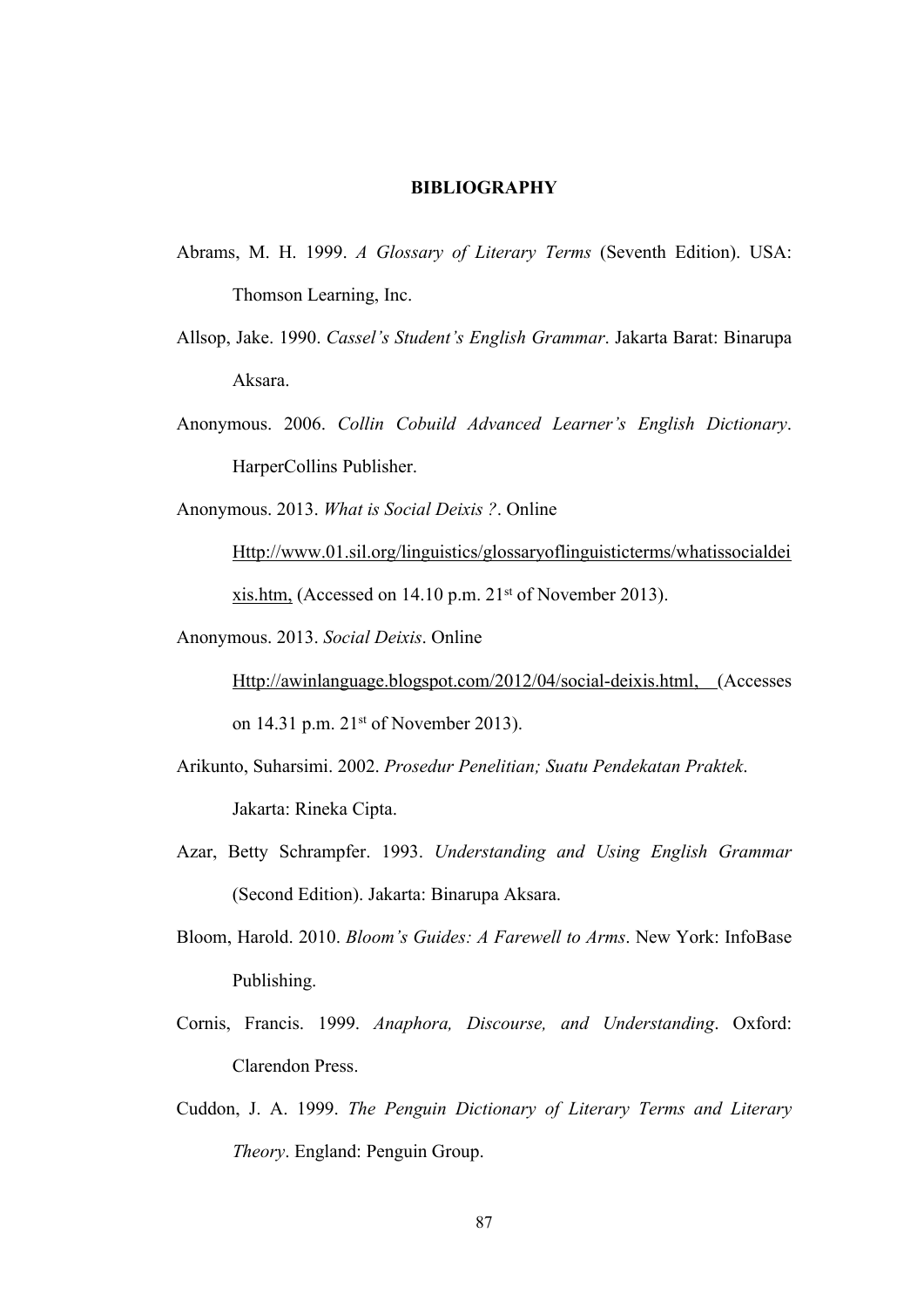- Cruse, Alan. 2006. *A Glossary of Semantics and Pragmatics*. Edinburgh: Edinburgh university press, Ltd.
- Faizah, Anely. 2008. *Analyzing The Deixis Found in Surah Al-Dukhan*. Thesis: State Islamic University of Malang.
- Faricha, Nadhifatul. 2007. *A Study on Deixis Used in The National Section of The Jakarta Post*. Thesis: State Islamic University of Malang.

Fika, Mun, and friends. 1991. *Complete English Grammar*. Surabaya: Apollo.

Griffiths, Patrick. 2006. *An Introduction to English Semantics and Pragmatics*. Edinburgh: Edinburgh University Press, Ltd.

Hemingway, Ernest. *A Farewell to Arms*. 1929 (ebooksclub.org)

Kreidler, Charles W. 1998. *Introducing English Semantics*. London and New York: Routledge.

Leech, Geoffrey N. 1983. *Principle of Pragmatics*. New York: Longman, Inc.

- Levinson, Stephen C. 1983. *Pragmatics*. Cambridge: Cambridge University Press.
- Litosseliti, Lia. 2010. *Research Methods in Linguistics*. New York: Continuum International Publishing Group.
- Meyer, Chasles. F. 2009. *Introducing English Linguistics*. Cambridge: Cambridge University Press.

Novia, Windy. 2009. *Essential English Grammar Complete Edition*. Wipress.

- Nurgiyantoro, Burhan. 2010. *Teori Pengkajian Fiksi*. Yogyakarta: Gadjah Mada University Press.
- Oliver, Charles. M. 2007. *Critical Companion to Ernest Hemingway: A Literary Reference to His Life and Work.* New York: Facts on File, Inc.